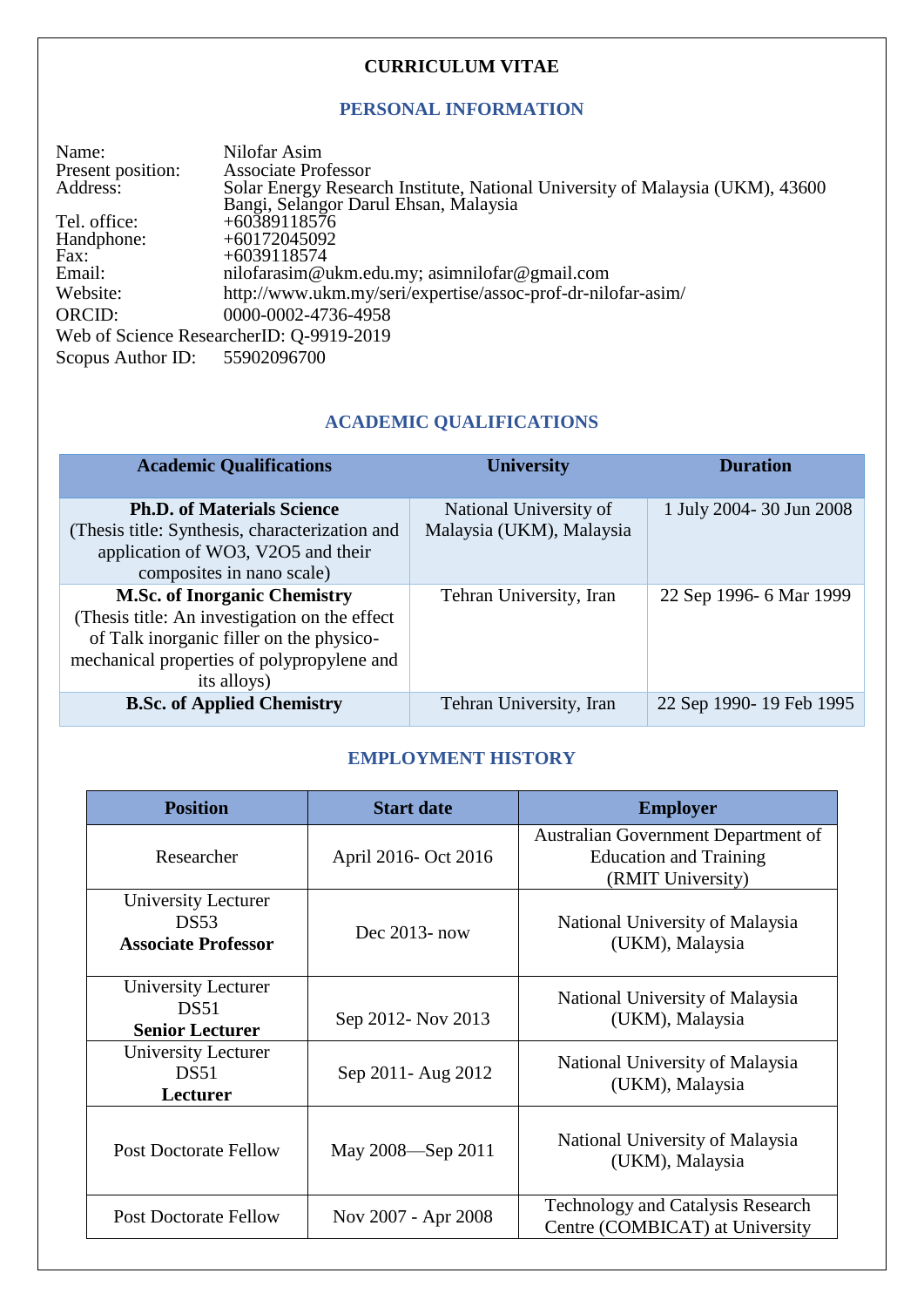|                                                                                                                             |                       | Malaya                                                                  |
|-----------------------------------------------------------------------------------------------------------------------------|-----------------------|-------------------------------------------------------------------------|
| Supervisor in Hard<br>chromium electroplating<br>manufactory                                                                | Dec 2002 - May 2004   | Nooavaran hard chromium<br>electroplating manufactory, Tehran,<br>Iran  |
| Supervisor in Hard<br>chromium electroplating<br>section, quality control<br>laboratory and as a Quality<br>control auditor | Nov $1999 - Dec 2002$ | Noritazeh glass Factory (under licensed<br>of Soga Japan), Tehran, Iran |

# **RESEARCH INTEREST**

- Synthesis of nanomaterials, composites, and investigation of their application
- $\bullet$  Photocatalysts
- Using agricultural and industrial wastes as a resource
- Passive cooling materials and design
- $\bullet$  Materials related to a renewable energy application

# **AWARDS**

| <b>Name of Award</b>                                                               | <b>From</b>                                                                                                     | Year |
|------------------------------------------------------------------------------------|-----------------------------------------------------------------------------------------------------------------|------|
| Silver Medal for Innovation of Green<br>Geopolymer for Desiccant Cooling<br>System | Malaysia Technology Expo (MTE 2018)                                                                             | 2018 |
| Patent for Green geopolymer for desiccant<br>cooling system (PI 2017705006)        | National University of Malaysia (UKM),<br>Malaysia                                                              | 2017 |
| Bronze Medal for Innovation of Green<br><b>Desiccant Material</b>                  | Malaysia Technology Expo (MTE 2017)                                                                             | 2017 |
| The excellent oral presentation award                                              | 3rd International Conference on Smart<br>Material Research (ICMSR 2017) Melbourne,<br>Australia                 | 2017 |
| <b>Endeavour Research Fellowship</b>                                               | Australian Government Department of<br><b>Education and Training</b>                                            | 2016 |
| Copyright for Green Desiccant (UKM<br>IKB/108/2/1187)                              | National University of Malaysia (UKM),<br>Malaysia                                                              | 2015 |
| The best paper Award                                                               | International Conference on Medical,<br>Environmental and Bio-technology (ICMEB)<br>2014) Auckland, New Zealand | 2014 |
| Silver Medal for Innovation of High<br><b>Efficiency Solar Cooling System</b>      | Malaysia Technology Expo (MTE 2013)                                                                             | 2013 |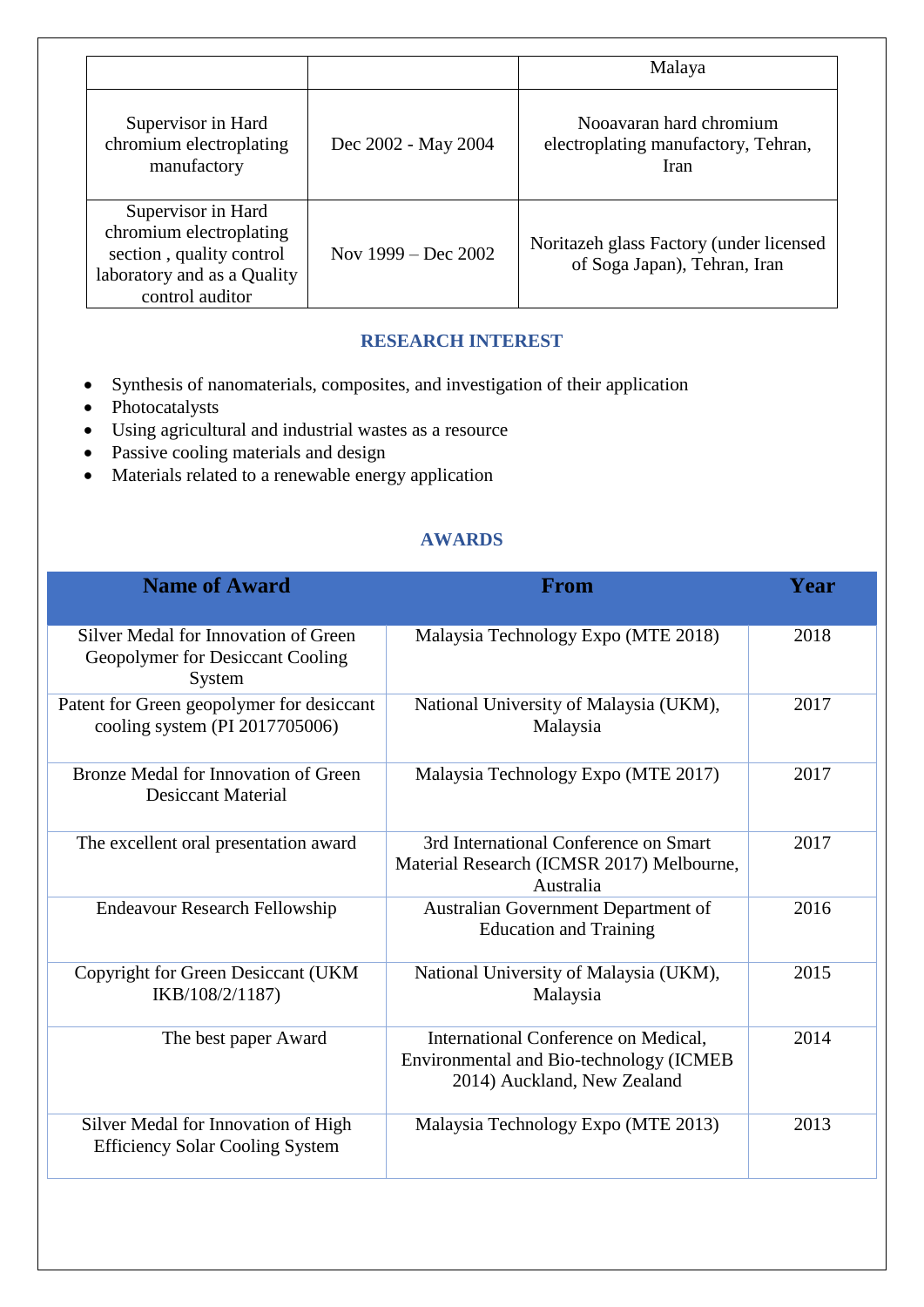| Bronze Medal for Innovation of<br>Multipurpose Compact Solar Heat Pump<br>for Water Heating, Space Cooling and<br><b>Drying Applications</b> | Malaysia Technology Expo (MTE 2013)                                            | 2013 |
|----------------------------------------------------------------------------------------------------------------------------------------------|--------------------------------------------------------------------------------|------|
| 11thEdition of the Islamic Development<br>Bank (IDB) Prize for Science &<br>Technology (1434H/2013G)                                         | Islamic Development Bank (IDB)                                                 | 2013 |
| <b>Research Innovation Award</b><br>(Solar cells and PV application research<br>group)                                                       | <sup>7th</sup> Innovation Festival by Vice Chancellor of<br>UKM, 13 April 2012 | 2012 |
| The best paper Award                                                                                                                         | First Conf. of Iranian Student in Malaysia                                     | 2011 |
| Biographical record in Who's Who in the<br>World"                                                                                            | Marquis Who's Who Publication<br>Board (2010)                                  | 2010 |
| Bronze Medal for Innovation of Green and<br>Sustainable Technology in the Production<br>of Thermally Stable Bio-polyol                       | Malaysia Technology Expo (MTE 2008)                                            | 2008 |
| An award of Zamalah Scheme                                                                                                                   | Universiti Kebangsaan Malaysia(UKM)                                            | 2006 |
| An award of commendation for having<br>ranked first among the student of<br>chemistry admitted in the year 1990<br>(Bachelor of Science)     | Tehran University, Iran                                                        | 1995 |
| First rank for SGS-ICS internal auditor<br>training course (ISO 9000)                                                                        | <b>SGS</b>                                                                     | 2000 |

### **SCIENTIFIC RECORD**

| 50                                 |
|------------------------------------|
| 32                                 |
| Ω.                                 |
| $>$ 1085 (based on google scholar) |
| 18                                 |
|                                    |

#### **Peer review (Journal)**

Applied Catalysis B: Environmental; Current Opinion in Solid State & Materials Science; Energy; Solar Energy Materials and Solar Cells; International Journal of Energy Research; Applied Surface Science; Journal of Cleaner Production; Current Nanoscience; Recent Patents on Nanotechnology; Journal of Experimental Nanoscience; The Beilstein Journal of Nanotechnology

#### **Editorial Boards (Journals)**

**•** Associate Editorial Board Members of Current Nanoscience Journal

#### **Scientific Committees (Conferences)**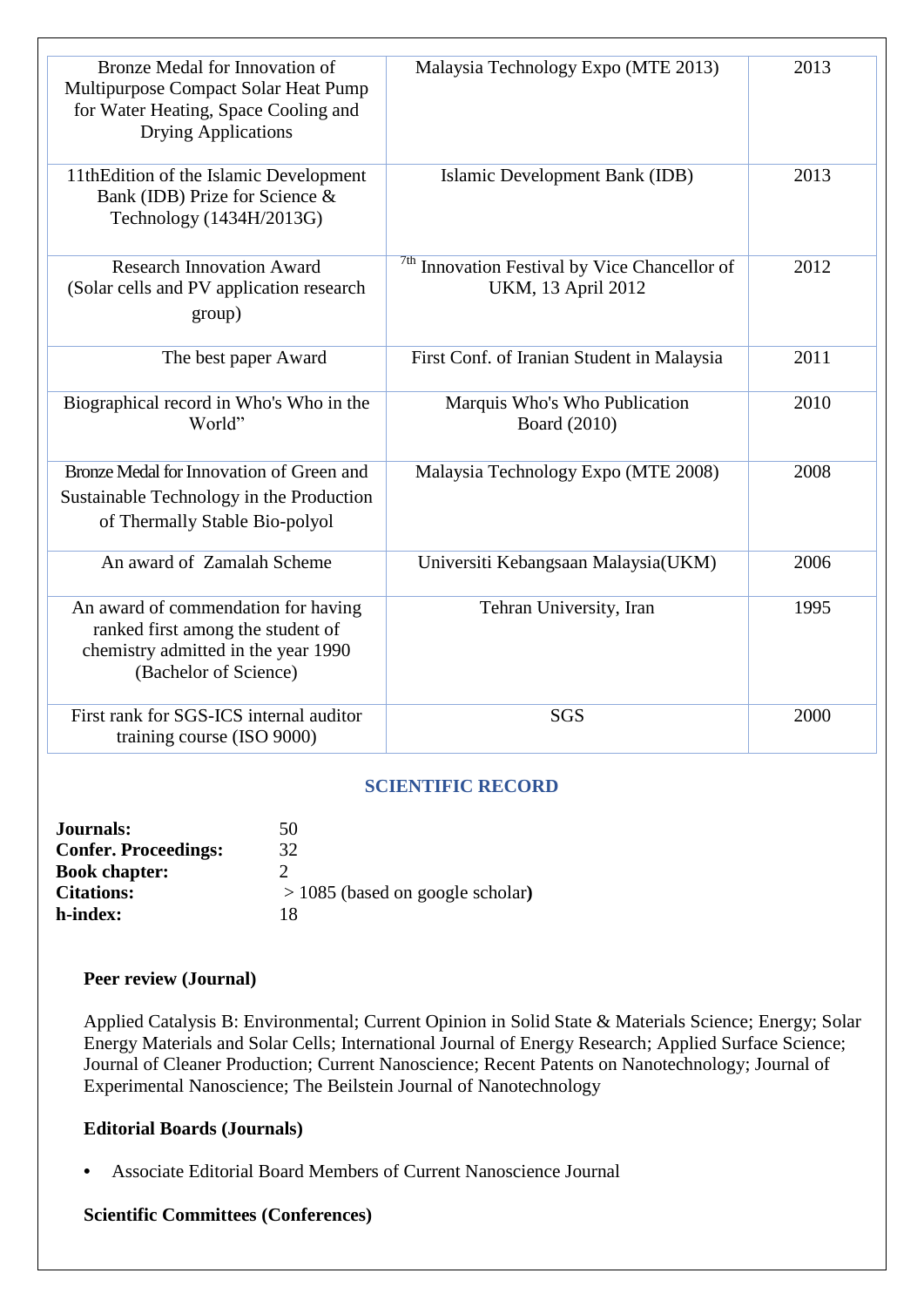- Technical Committee of the 4th International Conference on Frontiers of Composite Materials (ICFCM2019) and the 5th International Conference on Smart Material Research (ICSMR2019), The University of Queensland, Brisbane, Australia, November 13-16, 2019
- Technical committee of the 2nd International Conference on Energy, Electrical and Power Engineering (CEEPE 2019), June 25-28, 2019, University of California, Berkeley, USA
- Technical Committee of the International Conference on Environmental Engineering and Energy Science (ICEEES 2019), July 21-23, 2019, Geosciences International Conference Centre, Beijing, China
- Technical Committee member in the 3rd International Conference on Frontiers of Composite Materials (ICFCM 2018), Sydney, Australia November 16-18, 2018.
- Invited speaker at Recycling Expo 2018, August 29-30, 2018, Berlin, Germany
- Organizing Committee Member (secretary) of the Southeast Asia Global Innovation Challenge (SEA-GIC 2018) Competition, organized by the ACS Malaysia International Chemical Science Chapter
- Technical committee Member in the 1st International Symposium on Nano technology and Smart materials for Environmental Applications (ISNSEA 2018)
- Technical committee Member in 8th International Conference on Environment Science and Engineering (ICESE 2018)
- Technical committee Member in 9th International Conference on Environmental Science and Development (ICESD 2018)
- Technical Committee of 3rd International conference on carbon materials and materials sciences (CCMM 2018)
- Technical committee of 3rd International Conference on Advances on Clean Energy Research 2018
- Technical committee Member in IEEE International Conference on Green Energy (ICOGE 2017)
- Advisor for Iranian student association
- Committee member of the first, second and third SERI colloquium

### **Membership of professional bodies**

Institute of Electrical and Electronics Engineers (IEEE); American Nano Society; World Society of Sustainable Energy Technologies (WSSET); Asia-Pacific Chemical, Biological& Environmental Engineering Society (APCBEES); International association of computer science and information technology (IACSIT); Nanotechnology Scientific Core of Iranian student in Malaysia

### **Teaching course code:**

- 1. BRCC1 RSRS 6012 Building Resilience to Climate Change (Science, Impacts and Vulnerability)
- 2. BRCC2 RSRS 6022 Building Resilience to Climate Change Approaches to Adaptation

# **RESEARCH & DEVELOPMENT PROJECTS**

1. Project Leader/Group Leader

| <b>CATEGORY</b>                       | <b>RESEARCH</b><br><b>CODE</b> | <b>TITLE OF RESEARCH</b>                                                                                            | <b>STATUS</b>                           |
|---------------------------------------|--------------------------------|---------------------------------------------------------------------------------------------------------------------|-----------------------------------------|
| Research<br>University<br>Grant (GUP) | GUP-2018-129                   | Development of modified<br>photocatalytic self-cleaning concrete<br>(geopolymer) for reducing pollution<br>from air | Ongoing<br>$15/11/2018$ -<br>14/11/2020 |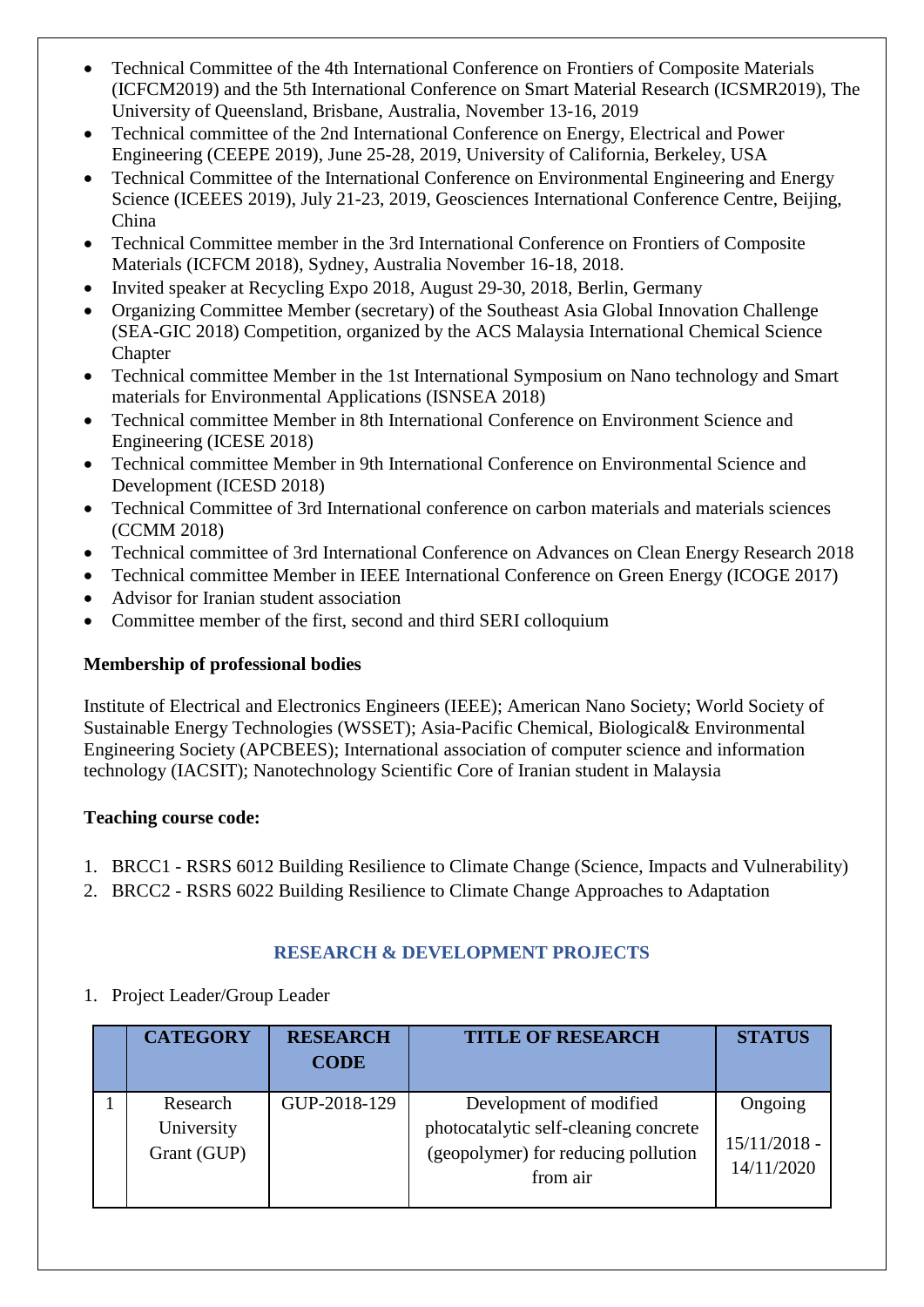| $\overline{2}$ | Ganjaran<br>Penerbitan                         | GP-K019259                    | <b>Publication incentives</b>                                                                                | Ongoing  |
|----------------|------------------------------------------------|-------------------------------|--------------------------------------------------------------------------------------------------------------|----------|
| 3              | Dana Lonjakan<br>Penerbitan                    | DLP-2013-015                  | <b>Study and Evaluating of Different</b><br>Porous Geopolymers For Green<br>Passive Cooling Application      | Achieved |
| $\overline{4}$ | Fundamental                                    | FRGS/1/2012/T<br>K07/UKM/03/4 | <b>Studies on Solar Detoxification</b><br>Performance of TiO2, WO3 and Their<br>Composites as Photocatalysts | Achieved |
| 5              | Research<br>University<br>Grant (GUP)          | GUP-2012-092                  | <b>Study of Using Agriculture Wastes</b><br>(Rice) as Desiccant                                              | Achieved |
| 6              | <b>Incentive Grant</b><br>Young<br>Researchers | GGPM-2012-<br>027             | Study and Evaluation of Different<br>porous Geopolymers For Green<br>Passive Cooling Application             | Achieved |

# **2. Research Joint/ Group Joint**

|                | <b>CATEGORY</b>                              | <b>RESEARCH</b><br><b>CODE</b> | <b>TITLE OF RESEARCH</b>                                                                                                                                                                                                    | <b>STATUS</b>                           |
|----------------|----------------------------------------------|--------------------------------|-----------------------------------------------------------------------------------------------------------------------------------------------------------------------------------------------------------------------------|-----------------------------------------|
| $\mathbf{1}$   | Research<br><b>University Grant</b><br>(GUP) | GUP-2018-128                   | Jet Impingement Photovoltaic-Thermal<br>(PVT) Solar Air Collector for Higher<br><b>Electricity Production</b>                                                                                                               | Ongoing<br>15/11/2018<br>14/11/2020     |
| 2              | Fundamental<br>(FRGS)                        | FRGS/1/2018/T<br>K06/UKM/02/1  | Thermal Properties Characterisation of<br><b>Autoclaved Aerated Concrete (AAC)</b><br><b>Blocks Containing Recycled Concrete</b><br>Powder for Sand Substitution in Reducing<br>Cooling Load for Hot and Humid<br>Climates. | Ongoing<br>01/01/2019<br>$-31/12/2020$  |
| 3              | Dana<br>Pembangunan<br>Penyelidikan PTJ      | DPP-2018-002                   | <b>Grid Connected Solar Photovoltaic</b><br>Thermal (PVT) System with Nano Fluids<br>and Nano PCM                                                                                                                           | Ongoing<br>10/01/2018-<br>09/01/2019    |
| $\overline{4}$ | Dana<br><b>Impak Perdan</b>                  | DIP-2015-028                   | Metal Ions/ Nanocellulose and Polyaniline<br>Nanocomposites as Counter Electrode in<br>Dye Sensitized Solar Cell                                                                                                            | Achieved<br>01/01/2016<br>$-31/10/2018$ |
| 5              | Dana<br>Pembangunan<br>Penyelidikan          | DPP-2015-132                   | Spectrum Adjustment In Transparent Solar<br>Cell                                                                                                                                                                            | Finished                                |
| 6              | Exploratory                                  | ERGS/1/2012/T<br>K07/UKM/01/4  | Higher Efficiency CdTe Solar Cells with<br>Highly Transparent Cadmium Sulfide<br>(CdSco) Thin Films as Window Layer                                                                                                         | Finished                                |
| 7              | Exploratory                                  | ERGS/1/2012/T<br>K07/UKM/02/3  | Exploring Power Conversion Efficiency of<br>thermoelectric generators Common Using<br><b>Waste Heat</b>                                                                                                                     | ongoing                                 |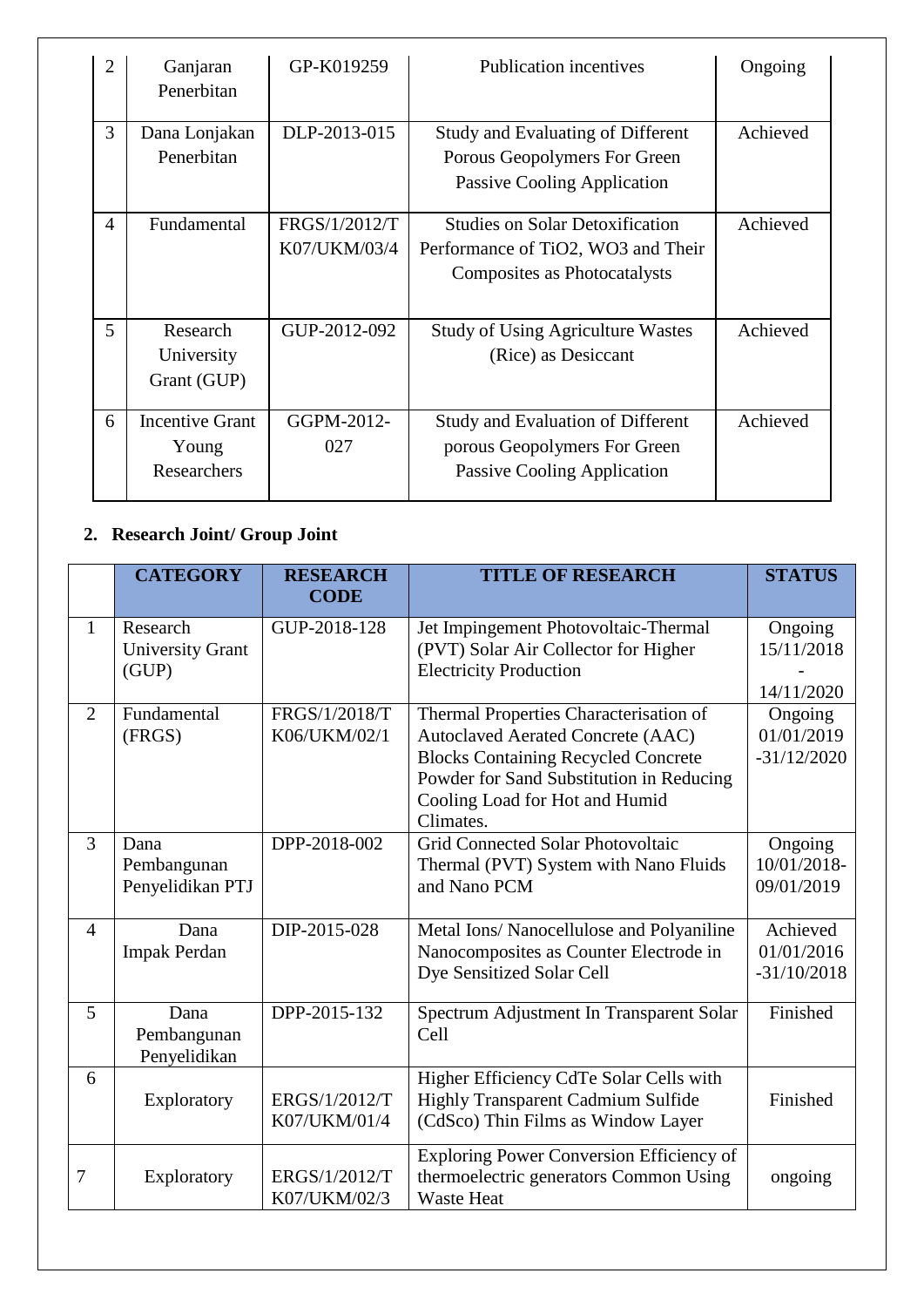| 8  | Exploratory                                                   | ERGS/1/2012/T<br>K07/UKM/02/4           | Fundamental Investigation on Photovoltaic<br>Material Properties of Copper-Zinc-Tin-<br>Sulphide (Cu2ZnSnS4) Thin Films Grown<br>by Molecular Beam epitaxy (MBE) | Finished |
|----|---------------------------------------------------------------|-----------------------------------------|------------------------------------------------------------------------------------------------------------------------------------------------------------------|----------|
| 9  | Exploratory                                                   | ERGS/1/2012/T<br>K07/UKM/03/5           | Exploring the Reduction in Dye-Sensitized<br>Cost of Solar Cell (DSSC) by Using<br><b>Highly Electroactive Cobalt Sulfide</b><br>nanosheets as Counter Electrode | Finished |
| 10 | Fundamental                                                   | FRGS/1/2011/T<br>K/UKM/01/19            | <b>Fundamental Studies of Front and Back</b><br>Contact Formation on Crytsalline and<br>Multicrystalline Silicon Solar Cells by<br>Laser annealing               | Finished |
| 11 | Fundamental                                                   | FRGS/1/2011/T<br>K/UKM/01/20            | Investigation on Interfacial Stability of<br>Flexible Thin Film Cadmium Telluride<br>Solar Cells on Polymer and Metal Foils                                      | Finished |
| 12 | Fundamental                                                   | FRGS/1/2011/T<br>K/UKM/01/22            | Enhanced IR Absorption in Si/SixGe1-<br>x/Si and Si / Ge / Si Solar Cells                                                                                        | Finished |
| 13 | Fundamental                                                   | FRGS/1/2011/T<br>K/UKM/02/35            | Heat transfer study by the Air Flow<br>Collector Terms photovoltaic (PV) with<br>absorber configuration Z                                                        | Finished |
| 14 | Fundamental                                                   | FRGS/1/2011/T<br>K/UKM/03/13            | Thermal Analysis of Jet Impingement<br><b>Water Solar Collector</b>                                                                                              | Finished |
| 15 | <b>Incentive Grant</b><br>University-<br>Industry<br>Research | <b>INDUSTRY-</b><br>2012-012            | Modelling and Fabrication of Low Cost<br>Silicon Quantum Dot (SiQD) Solar Cell<br>for Industrial Application                                                     | Finished |
| 16 | Research Group<br>Development<br>Fund                         | DPP-2013-110                            | <b>Next Generation Solar Cell Development</b>                                                                                                                    | Finished |
| 17 | Fundamental                                                   | FRGS / 1/2011 /<br>TK / SMEs /<br>03/13 | Jet impingement Thermal Analysis of<br>Solar Air Collector                                                                                                       | Finished |

### **PUBLICATION**

### **International Refereed Journals**

- 1) **Nilofar Asim**, Mohamad Hassan Amin, M.A. Alghoul, Marzieh Badiei, Masita Mohammad, Shawkat S. Gasaymeh, Nowshad Amin, Kamaruzzaman Sopian; Key Factors of Desiccant-Based Cooling Systems: Materials; Applied Thermal Engineering 159 (2019), 113946
- 2) **Nilofar Asim**, Mohammad Alghoul, Masita Mohammad, Mohamad Hassan Amin, M.Akhtaruzzaman, Nowshad Amin, Kamaruzzaman Sopian; Emerging sustainable solutions for depollution: Geopolymers; Construction and Building Materials Volume 199, 2019, Pages 540-548
- 3) **Nilofar Asim**, Mohamad Hassan Amin, Kamaruzzaman Sopian; Study of Acid Treatment Conditions on the Water and Moisture Absorbency of Coconut Coir; International Journal of Chemical Engineering and Applications, Vol. 10, No. 1, February 2019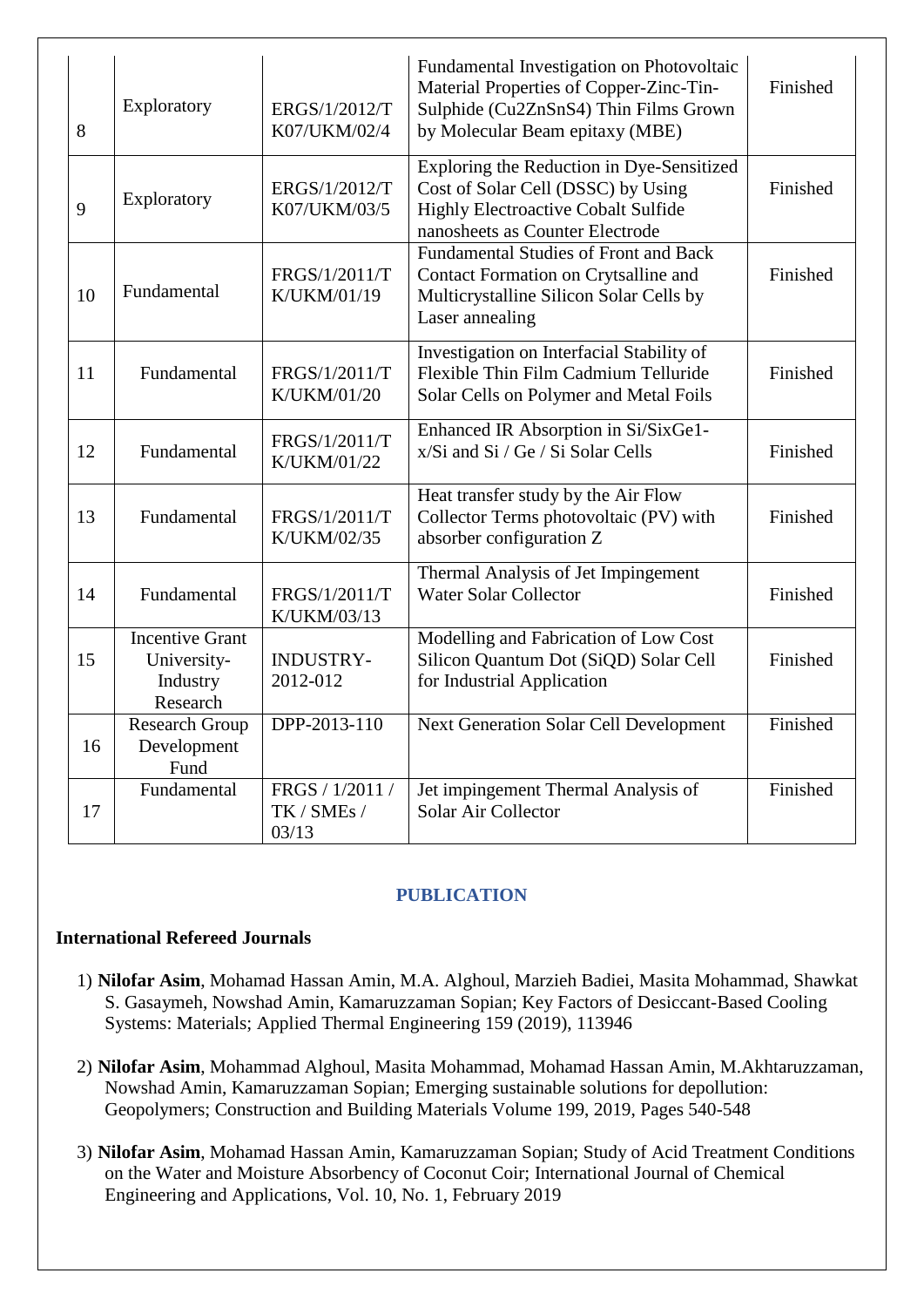- 4) Foo Wah Low, Chin Wei Lai, **Nilofar Asim**, Md. Akhtaruzzaman, Mohammad Alghoul, Sieh Kiong Tiong, Nowshad Amin; An investigation on titanium doping in reduced graphene oxide by RF magnetron sputtering for dye-sensitized solar cells; Solar Energy Volume 188, August 2019, Pages 10-18
- 5) M.S Jamal, S.A. Shahahmadi, P. Chelvanathan, Hamad F. Alharbi, MohammadR. Karim, Monis Luqman, Nabeel H. Alharth, Yahya S. Al-Harthi, M.Aminuzzaman, **Nilofar Asim**, K. Sopian, S.K. Tiong, Nowshad Amin, Md.Akhtaruzzaman ; Effects of Growth Temperature on the Photovoltaic Properties of RF Sputtered Undoped NiO Thin Films; Results in Physics, Available online 24 May 2019, 102360, In Press, Accepted Manuscript
- 6) M.S.Jamal, S.A.Shahahmadi, P.Chelvanathan, **Nilofar Asim**, H.Misran, M.I.Hossain, N.Amin, K.Sopian, Md.Akhtaruzzaman; Effect of Defect Density and Energy Level Mismatch on the Performance of Perovskite Solar Cells by Numerical Simulation; Optik 2019 Volume 182, Pages 1204-1210

7) Muhammad Yahya Zulakmal, Ahmad Fudholi, Nurul Shahirah Rukman, Nurul Syakirah Nazri, Chan Hoy Yen, **Nilofar Asim**, Sohif Mat, Kamaruzzaman Sopian; Computational Fluid Dynamics Analysis of Thermoelectric Generators Performance under Solar Photovoltaic-Thermal (PVT) System; Journal of Advanced Research in Fluid Mechanics and Thermal Sciences 56, Issue 2 (2019) 223-232

- 8) Zeynab Emdadi, Ali Maleki, Mojtaba Azizi, **Nilofar Asim**; Evaporative Passive Cooling Designs For Buildings; Strategic Planning for Energy and the Environment 2019; 38(4) 63-80
- 9) M. A. Alghoul, S. A. Shahahmadi, Bita Yeganeh, **Nilofar Asim**, A. M. Elbreki, K. Sopian, S. K. Tiong, N. Amin, A review of thermoelectric power generation systems: Roles of existing test rigs/ prototypes and their associated cooling units on output performance, 2018, Energy Conversion and Management 174:138-156
- 10) Ali Maleki, Masita Mohammad, Zeynab Emdadi, **Nilofar Asim**, Mojtaba Azizi, Javad Safaei, Adsorbent materials based on a geopolymer paste for dye removal from aqueous solutions, Arabian Journal of Chemistry, 2018 In press
- 11) M.A.Alghoul, F.Y.Hammadi, Nowshad Amin, **NilofarAsim**; The role of existing infrastructure of fuel stations in deploying solar charging systems, electric vehicles and solar energy: A preliminary analysis; Technological Forecasting and Social Change, 2018, Volume 137, Pages 317- 326
- 12) Zeynab Emdadi, **Nilofar Asim**, Mohd Ambar Yarmo, Mehdi Ebadi, Masita Mohammad and Kamaruzzaman Sopian; Chemically Treated Rice Husk Blends as Green Desiccant Materials for Industrial Application; Chemical Engineering & Technology 2017 Volume 40, Issue 9, pages 1619– 1629; doi:10.1002/ceat.201600105
- 13) Zeynab Emdadi, **Nilofar Asim**, Mohamad Hassan Amin, Mohd Ambar Yarmo, Ali Maleki , Mojtaba Azizi and Kamaruzzaman Sopian; Development of Green Geopolymer Using Agricultural and Industrial Waste Materials with High Water Absorbency; Applied sciences 2017, 7(5), 514; doi:10.3390/app7050514
- 14) Zeynab Emdadi , **Nilofar Asim** , Mohd Ambar Yarmo , Roslinda Shamsudin ,Masita Mohammad and Kamaruzaman Sopian; Green Material Prospects for Passive Evaporative Cooling Systems: Geopolymers, Energies 2016, 9, 586; doi:10.3390/en9080586
- 15) M. F. Abdullah; M. A. Alghoul ; Hameed Naser ; **Nilofar Asim** ; Shideh Ahmadi ; B. Yatim ;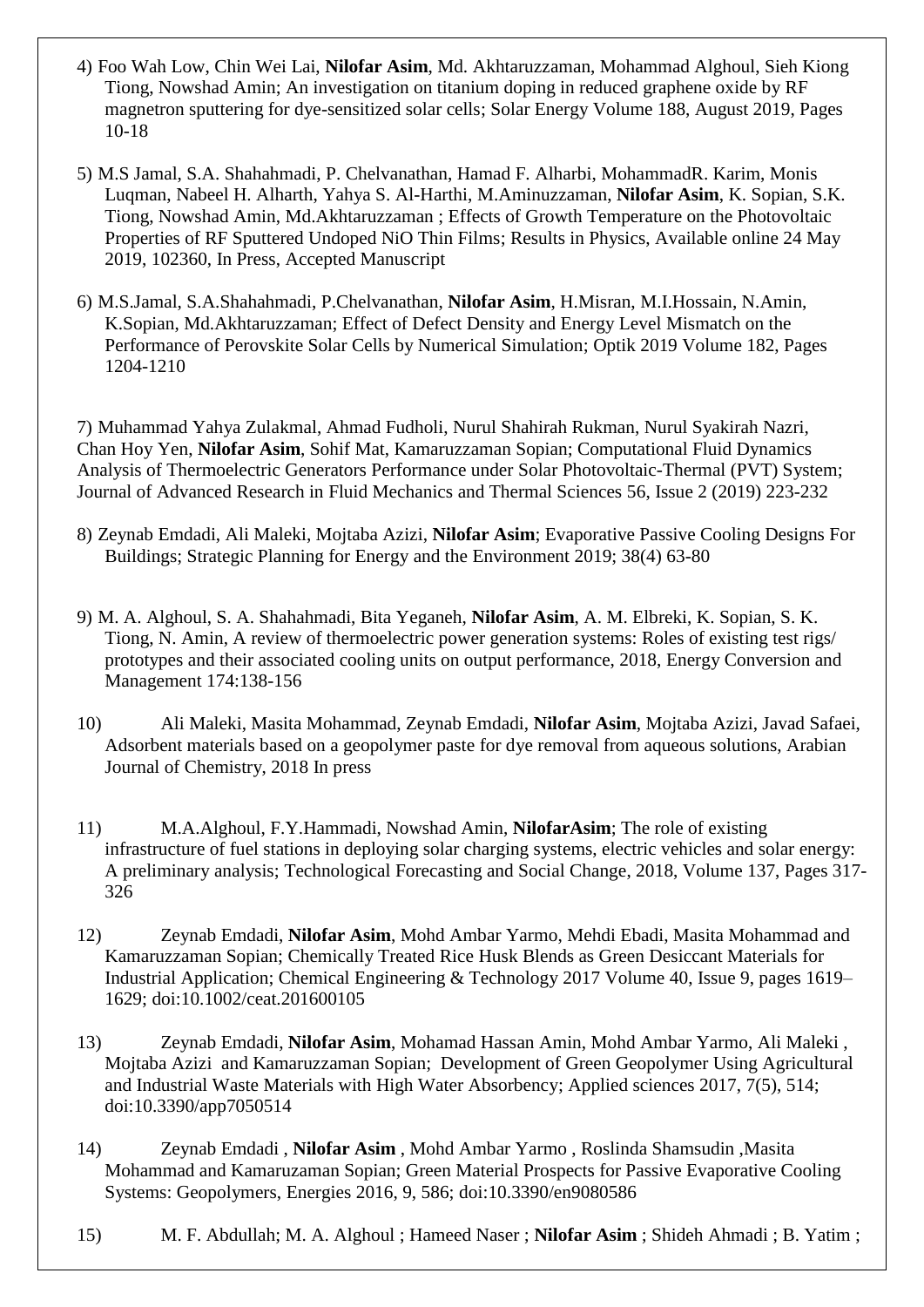K. Sopian; Research and development efforts on texturization to reduce the optical losses at front surface of silicon solar cell; Renewable and Sustainable Energy Reviews ;Volume 66 (2016), Pages 380–398

- 16) Zeynab Emdadi, **Nilofar Asim**, M. Ambar Yarmo, Roslinda Shamsudin, Masita Mohammad and K. Sopian; The study of NaOH and aging time effects on green geopolymer's compressive strength; Advances in Environmental Biology, 10(8) 2016, Pages: 119-125
- 17) Khadijeh Beigom Ghoreishi, **Nilofar Asim**, Zatil Amali Che Ramli, Zeynab Emdadi, M. Ambar Yarmo; Highly efficient photocatalytic degradation of methylene blue using carbonaceous WO3/TiO2 composites; Journal of Porous Materials, ( 2016) DOI 10.1007/s10934-015-0117-4
- 18) **Nilofar Asim**, Zeynab Emdadi, Masita Mohammad, M. A. Yarmo, K. Sopian;Agricultural solid wastes for green desiccant applications: An overview of research achievements, opportunities and perspectives; Journal of Cleaner Production (2015) 91: 26-35.
- 19) Ebadi, M., Mat-Teridi, M.A., Sulaiman, M.Y., Basirun, W.J., **Asim,** N., Ludin, N.A., Ibrahim, M.A., Sopian, K., 2015. Electrodeposited p-type Co3O4 with high photoelectrochemical performance in aqueous medium. RSC Advances 5, (2015) 36820-36827
- 20) K.B. Ghoreishi, M.A. Yarmo, and **Nilofar Asim**; Investigation of Curing Kinetics of Diglycidyl Ether of Bisphenol A and Zinc (II) Complexes Using Dynamic DSC Technique; Journal of Polymer Research (2015) 22, 1-12
- 21) S. A. Shahahmadi, B. Yeganeh, N. Huda, **N. Asim**, M. Hafidz, M.M. Alam, Z. A. AlOthman, K. Sopian ,N. Amin ; Properties of a-SiGe Thin Films on Glass by Co-Sputtering for Photovoltaic Absorber Application; Journal of Nanoscience and Nanotechnology 11/2015; 15(11). DOI:10.1166/jnn.2015.11412
- 22) M. Gabbasa, K. Sopian, A. Fudholi, **N. Asim**, A review of unitized regenerative fuel cell stack: Material, design and research achievements, International Journal of Hydrogen Energy, 39 (2014) 17765-17778 DOI: 10.1016/j.ijhydene.2014.08.121
- 23) Z. Emdadi, **Nilofar Asim**, M.A. Yarmo, R. Shamsudin, Investigation of More Environmental Friendly Materials for Passive Cooling Application Based on Geopolymer, APCBEE Procedia, 10 (2014) 69-73
- 24) Zeynab Emdadi, **Nilofar Asim**, Zatil Amali Che Ramli, M. A. Yarmo, Roslinda Shamsudin, K. Sopian; Feasibility Study of Using Rice Husk and its Treated Forms with Alkali Solution as a Desiccant Material; WSEAS Transactions on Environment and Development, Volume 10, 2014,306-311 (E-ISSN:2224-3496)
- 25) Aiman Roslizar, M. A. Alghoul, B. Bakhtyar, **Nilofar Asim**, and K. Sopian; Annual Energy Usage Reduction and Cost Savings of a School: End-Use Energy Analysis; The Scientific World Journal Volume 2014 (2014), Article ID 310539, 8 pages http://dx.doi.org/10.1155/2014/310539
- 26) **Asim, N**., Syuhami, M.F., Badiei, M., Yarmo, M.A., 2014. WO3 Modification by Synthesis of Nanocomposites. APCBEE Procedia (2014) 9, 175-180
- 27) Badiei, M., **Asim, N**., Jahim, J.M., Sopian, K., 2014. Comparison of Chemical Pretreatment Methods for Cellulosic Biomass. APCBEE Procedia (2014) 9, 170-174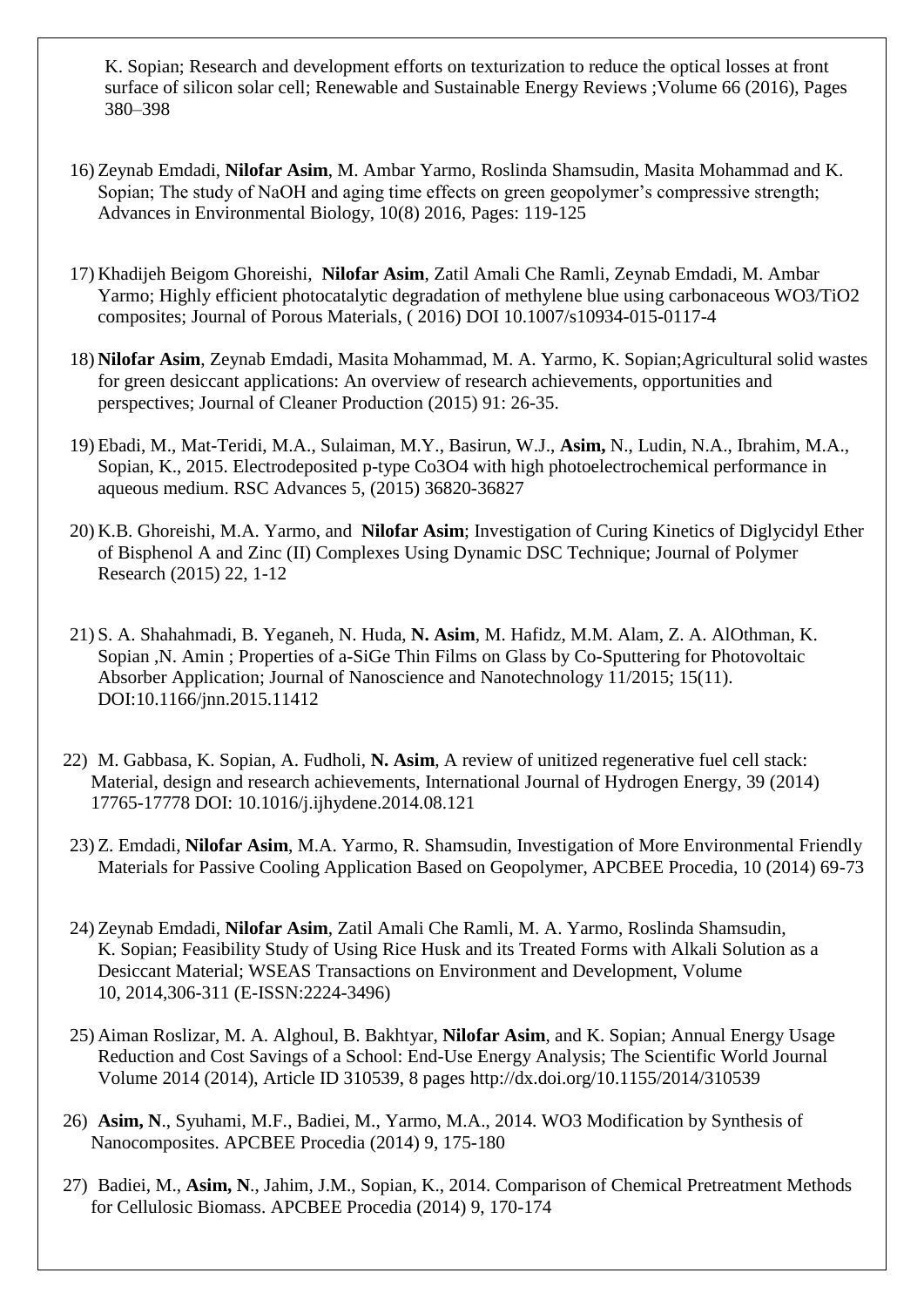- 28) Zatil Amali Che Ramli, **Nilofar Asim**, Wan N. R. W. Isahak, Zeynab Emdadi, Norasikin Ahmad Ludin, M. Ambar Yarmo and Kamaruzzaman Sopian; Photocatalytic Degradation of Methylene Blue under UV light irradiation on prepared Carbonaceous TiO2, The Scientific World Journal Volume 2014 (2014), Article ID 415136, 8 pages http://dx.doi.org/10.1155/2014/415136
- 29) **Nilofar Asim**, Shideh Ahmadi, M.A. Alghoul, F.Y. Hammadi, Kasra Saeedfar, K. Sopian; Research and Development Aspects on Chemical Preparation Techniques of Photoanodes for Dye Sensitized Solar Cells; International Journal of Photoenergy Volume 2014 (2014), Article ID 518156, 21 pages, http://dx.doi.org/10.1155/2014/518156
	- 30) Shideh Ahmadi, **Nilofar Asim**, M.A. Alghoul, F. Y. Hammadi, Kasra Saeedfar, N. A. Ludin , Saleem H. Zaidi, K. Sopian; The Role of Physical Techniques on the Preparation of Photoanodes for Dye Sensitized Solar Cells; International Journal of Photoenergy ,Volume 2014 (2014), Article ID 198734, 19 pages
- 31) Khadijeh Beigom Ghoreishi, **Nilofar Asim**, Mohd Ambar Yarmo, Mohd Wahid Samsudin; Mesoporous phosphated and sulphated silica as solid acid catalysts for glycerol acetylation; Chemical Papers ,2014, Volume 68, [Issue 9,](http://link.springer.com/journal/11696/68/9/page/1) pp 1194-1204
- 32) K. B Ghoreishi, Mostafa Ghasemi, Mostafa Rahimnejad, Mohd Ambar Yarmo, Wan Ramli Wan Daud, **Nilofar Asim** , Manal Ismail; Development and Application of Vanadium Oxide/Polyaniline Composite as a Novel Cathode Catalyst in Microbial Fuel Cell, International Journal of Energy Research, Volume 38, Issue 1, pages 70–77, January 2014 DOI: 10.1002/er.3082
- 33) Norasikin A Ludin, M Azwan M Bakri, Norman Kamaruddin, Kamaruzzaman Sopian, M Solah Deraman, Norul Hisham Hamid, **Nilofar Asim**, M Yusuf Othman; Malaysian oil palm plantation sector: exploiting renewable energy toward sustainability production; Journal of Cleaner Production Volume 65, 15 February 2014, Pages 9–15
- 34) P Poovanaesvaran, MA Alghoul, A Fadhil, MM Abdul-Majeed, **N Asim**, K Sopian (2013), Technoeconomic evaluation of a small-scale pv-bwro system at different latitudes, Desalination and Water Treatment 52: 7082-7091
- 35) Mahdi Shahmiri, Nor Azowa Ibrahim, Fatemeh shayesteh, **Nilofar Asim**, Nabi Motallebi; Preparation of PVP-coated copper oxide nanosheets as antibacterial and antifungal agents; Journal of Materials Research, Vol. 28, No. 22, Nov 28, 2013
- 36) Mohamed Gabbasaa, Kamaruzzaman Sopian, Zahira Yaakob, M. Reza Faraji Zonooz, Ahmad Fudholi, **Nilofar Asim**; Review of the energy supply status for sustainable development in the Organization of Islamic Conference; Renewable & Sustainable Energy Reviews [Volume 28,](http://www.sciencedirect.com/science/journal/13640321/28/supp/C) December 2013, Pages 18– 28
- 37) Mahdi Shahmiri , Nor Azowa Ibrahim , Nastaran Faraji , Wan Mahmood Mat Yunus **, Nilofar Asim** , Norhazlin Zainuddin; Third-order Nonlinear Optical Properties of Chemically Synthesized Copper Oxide Nanosheets, Physica E: Low-dimensional Systems and Nanostructures , Volume 54, Pages 109– 114 (2013)
- 38) Mahdi Shahmiri, Nor Azowa Ibrahim, Norhazlin Zainuddin, **Nilofar Asim**, B. Bakhtyar, A. Zaharim, K.Sopian, Effect of pH on the Synthesis of CuO Nanosheets by Quick Precipitation Method, WSEAS Transactions on Environment and Development, Issue 2, Volume 9, 2013, Pages 243-252
- 39) **Nilofar Asim**, Kamaruzzaman Sopian, Shideh Ahmadi, Kasra Saeedfar , M.A. Alghoul, , Omidreza Saadatian, Saleem H. Zaidi; A Review on the Role of Materials Science in Solar Cells, Renewable & Sustainable Energy Reviews, [Volume 16, Issue 8,](http://www.sciencedirect.com/science/journal/13640321/16/8) 2012, Pages 5834–5847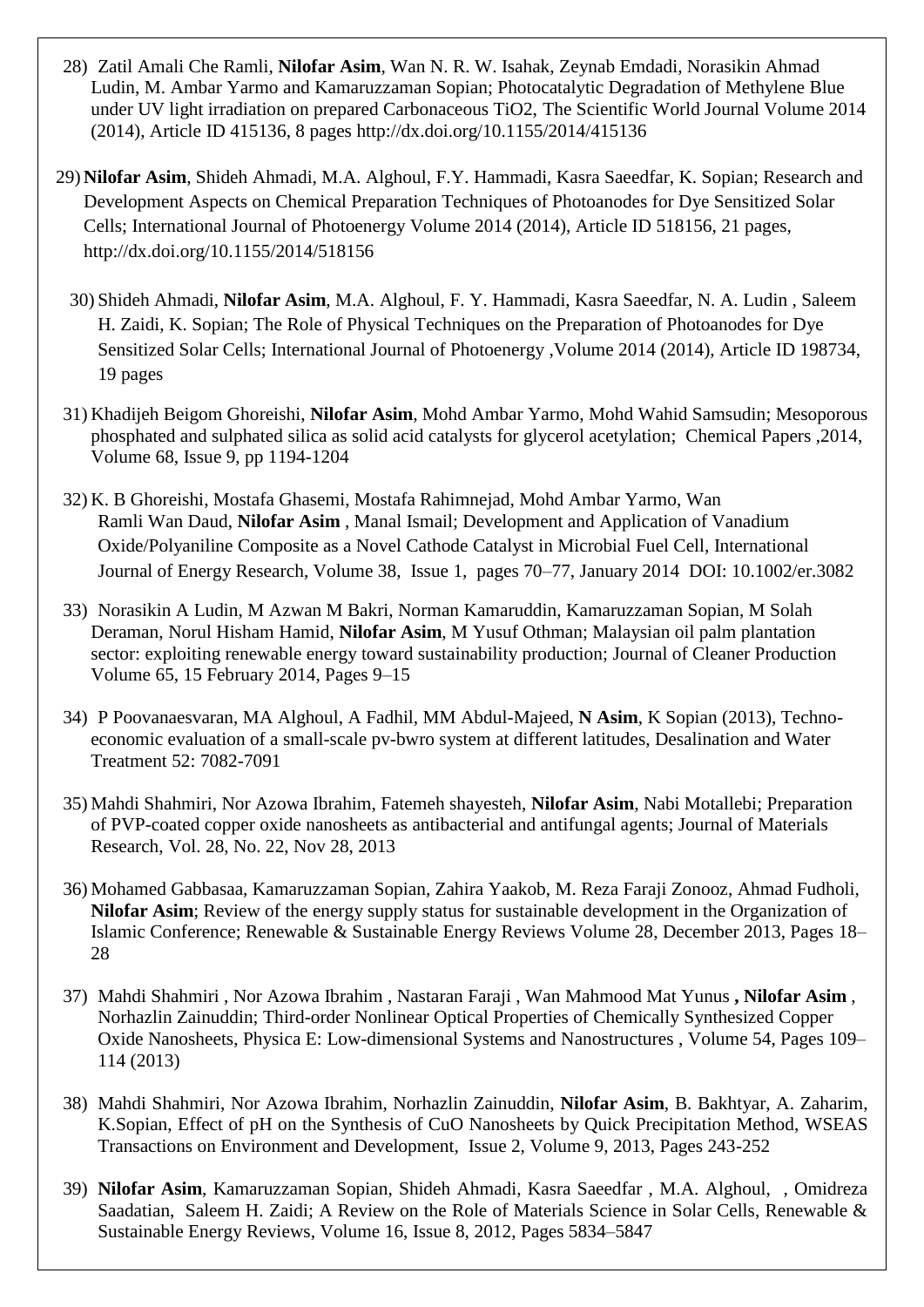- 40) Omidreza Saadatian, K. Sopian, C.H. Lim, **Nilofar Asim**, M.Y. Sulaiman; Trombe walls: A review of opportunities and challenges in research and development, Renewable & Sustainable Energy Reviews, 16 (2012) 6340–6351
- 41) A.A Lahimer, M. A. Alghoul, K.Sopian, Nowshad Amin, **Nilofar Asim** and M.I. Fadhel; Research and Development Aspects of Pico Hydro Power, Renewable & Sustainable Energy Reviews, Volume 16, Issue 8, 2012, Pages 5861-5878
- 42) **Nilofar Asim**, Omidreza Sadaatian, Norasikin A Ludin, M Reza Faraji Zonooz, K Sopian, [Perspective](http://www.scientific.net/AMR.550-553.2246)  [of Agriculture Wastes Usage as a Resource,](http://www.scientific.net/AMR.550-553.2246) Advanced Materials Research (2012)Volume 550, Pages 2246-2254
- 43) Shideh Ahmadi, Chin-Hua Chia, Sarani Zakaria, Kasra Saeedfar, **Nilofar Asim**, Synthesis of Fe3O<sup>4</sup> nanocrystals using hydrothermal approach, Journal of Magnetism and Magnetic Materials, 324 (2012) 4147–4150
- 44) [Khadijeh Beigom Ghoreishi,](http://www.scientific.net/author/Khadijeh_Beigom_Ghoreishi) **Nilofar [Asim](http://www.scientific.net/author/Asim_Nilofar)**, [Mohd Ambar Yarmo;](http://www.scientific.net/author/Mohd_Ambar_Yarmo) V<sub>2</sub>O<sub>5</sub>-Polyaniline Nanocomposite as a Catalyst for Heterogeneous Ozonolysis of Oleic Acid; [Advanced Materials Research](http://www.scientific.net/AMR) Volume 364 (2012),page 217-221
- 45) Kamaruzzaman Sopian, Baharuddin Ali, **Nilofar Asim**; Strategies for renewable energy applications in the organization of Islamic conference (OIC) countries; [Renewable and Sustainable Energy Reviews;](http://www.sciencedirect.com/science/journal/13640321) [Volume 15, Issue 9,](http://www.sciencedirect.com/science?_ob=PublicationURL&_hubEid=1-s2.0-S1364032111X00084&_cid=271969&_pubType=JL&view=c&_auth=y&_acct=C000012458&_version=1&_urlVersion=0&_userid=6470374&md5=c02594322d8c3a098693f6531217507f) December 2011, Pages 4706-4725
- 46) **Nilofar Asim**, Kamaruzzaman Sopian; Perspective of Nanomaterials in Solar cell, International Journal of Nanoscience, [Volume 10, Issue 6\(](http://www.worldscinet.com/ijn/mkt/archive.shtml?2011&10)2011) pp. 1197-1208
- 47) **Nilofar Asim**, Sahidan Radiman and Mohd Ambar Yarmo, M.S.Banaye Golriz ; [Vanadium pentoxide:](http://0-www.sciencedirect.com.www.whitelib.emporia.edu/science?_ob=ArticleURL&_udi=B6TH4-4V76290-1&_user=10&_coverDate=12%2F25%2F2008&_rdoc=15&_fmt=high&_orig=browse&_srch=doc-info(%23toc%235272%239999%23999999999%2399999%23FLA%23display%23Articles)&_cdi=5272&_sort=d&_docanchor=&view=c&_ct=127&_acct=C000050221&_version=1&_urlVersion=0&_userid=10&md5=771a917a5ad3f00b36777705bac86618)  Synthesis and Characterization of Nanorod and Nanoparticle  $V_2O_5$  Using CTAB Micelle Solution, Microporous and Mesoporous Materials 120 (2009) pp. 397-401
- 48) **Nilofar Asim**, S. Radiman and M.A.bin Yarmo; Preparation of WO3 Nanoparticles Using Cetyl Trimethyl Ammonium Bromide Supermolecular Template, American Journal of Applied Sciences 6 (7): 1424-1428, 2009
- 49) **Nilofar Asim**, S. Radiman and M.A.bin Yarmo; Preparation and characterization of core shell Polyaniline/V<sub>2</sub>O<sub>5</sub> nanocomposite via microemulsion method; Materials Letters, Volume 62, Issues 6-7, 15 March 2008, Pages 1044-1047
- 50) **N. Asim**, S. Radiman and M.A.bin Yarmo; Synthesis of WO<sub>3</sub> in nanoscale with the usage of sucrose ester microemulsion and CTAB micelle solution ; Materials Letters, Volume 61, Issue 13, May 2007, Pages 2652-2657
- 51) F. Jahanshah, K. Sopian, S.H. Zaidi, M.Y. Othman, N. Amin and **N. Asim** ; Modeling the effect of PN Junction Depth on the output of planer and rectangular textured solar cells, American Journal of Applied science 6(4): 576-580,
- 52) Kamaruzzaman Sopian, Abdul Latif Ibrahim, **Nilofar Asim** , Nowshad Amin, and Saleem H. Zaidi; Can a High-Tech Silicon Photovoltaic (PV) be a Cottage Industry?, European Journal of Scientific Research Vol.24 No.2 (2008), pp.263-269
- 53) Kamaruzzaman Sopian, **Nilofar Asim** , Nowshad Amin, and Saleem H. Zaidi; Enhancement of Optical Absorption in Thin Film Silicon Solar Cells in Silicon-On-Insulator (SOI) Configuration, European Journal of Scientific Research Vol.24 No.3 (2008), pp.358-364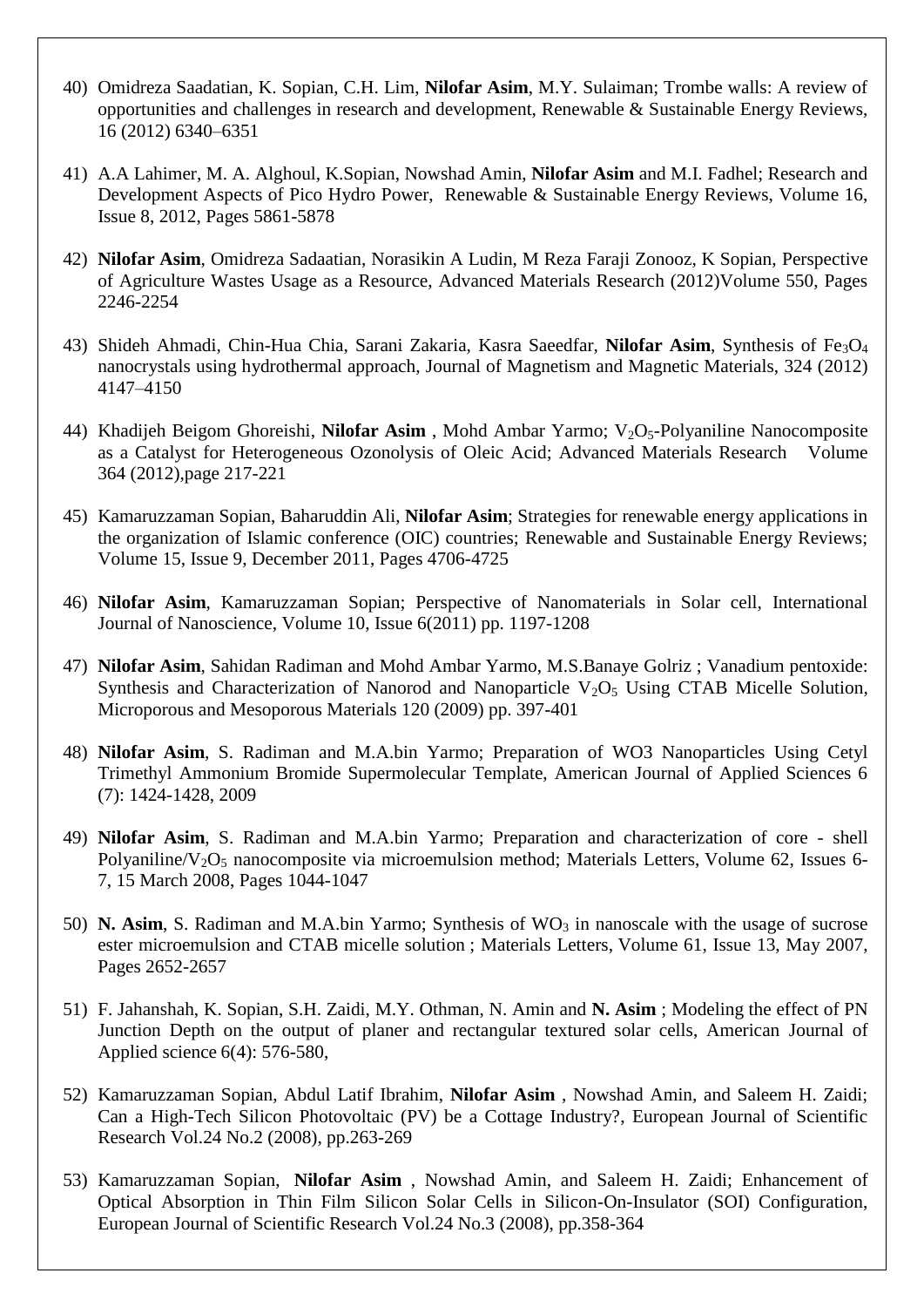- 54) Mohd Azri Ab Rani, **Nilofar Asim**, Nor Aziah Lazim, Marzieh Badiei and Mohd Ambar Yarmo; Ozonolysis of oleic acid over a nano Vanadium pentoxide  $(V_2O_5)$  catalyst, European Journal of Scientific Research Vol.24 No.3 (2008), pp.428-432
- 55) Nor Aziah Lazim, **Nilofar Asim**, Mohd Azri Ab Rani , Ali Ahmadzadeh, Mohd Ambar Yarmo & Shahidan Radiman; Investigation of Nanoscale Tungsten (VI) Oxide as a Catalyst for the Ozonolysis of Oleic Acid, European Journal of Scientific Research Vol.24 No.4 (2008), pp.463-467
- 56) Kamaruzzaman Sopian, Nowshad Amin, **Nilofar Asim** and Saleem H. Zaidi; Plasma Implantation for Emitter and Localized Back Surface Field (BSF) Formation in Silicon Solar Cells, European Journal of Scientific Research Vol.24 No.3 (2008), pp.365-372

### **Book:**

- 1) Chapter 8 in **"Nanomaterials for Green Energy",** Elsevier**,** ISBN: 9780128137314, 2018
- 2) Chapter 10 in **"Nanocomposites: Preparation, Properties and Performance"**, Nova Publishers, ISBN: 978-1-60456-798-4, 2008

### **International Proceeding and Conferences**

- 1) **Nilofar Asim**, Mohamad Hassan Amin, Suresh K. Bhargava, Kamaruzzaman Sopian; Study of Acid Treatment Conditions on the Water and Moisture Absorbency of Coconut Coir; 3rd International Conference on Advances on Clean Energy Research (ICACER 2018), Barcelona, Spain
- 2) **Nilofar Asim**, Zeynab Emdadi, N A Abdullah, Masita Mohammad, Marzieh Badiei, Kamaruzzaman Sopian; Study of pyrolysed acid and based treated coconut coir as green photocatalyst substrate; IOP Conference Series: Materials Science and Engineering293 (2017),1, 012010 doi:10.1088/1757- 899X/293/1/012010
- 3) M Mohammad, S Kamarudin, N H Mohamed, **Nilofar Asim** and K Sopian;Homogenization Effect on Nanostructure and Conductivity of Polyaniline Nanofibre Synthesis by Mini-Emulsion Polymerization Technique; IOP Conference Series: Materials Science and Engineering293 (2017),1, 012012 doi:10.1088/1757-899X/293/1/012012
- 4) M Mohammad, I Yakub, Z Yaakob, **Nilofar Asim** and K Sopian; Adsorption Isotherm of Chromium (Vi) into Zncl2 Impregnated Activated Carbon Derived by Jatropha Curcas Seed Hull; IOP Conference Series: Materials Science and Engineering293 (2017),1, 012013 doi:10.1088/1757- 899X/293/1/012013
- 5) Zeynab Emdadi, Ali Maleki, Masita Mohammad, **Nilofar Asim**, Mojtaba Azizi; Coupled Evaporative and Desiccant Cooling Systems for Tropical Climate; *International Journal of Environmental Science (2017),* 2, 278-282
- 6) Zeynab Emdadi, **Nilofar Asim**, M. A. Yarmo, Roslinda Shamsudin, M.A.Alghoul; The effect of mix composition on the water absorption, density and compressive strength of rice husk based geopolymers; International Conference on Environment Science and Engineering-ICESE 2015 Turkey; Volume 83 of IPCBEE, 92-96 (2015) DOI: 10.7763/IPCBEE. 2015. V83.15
- 7) Zeynab Emdadi, **Nilofar Asim**, M. A. Yarmo, Roslinda Shamsudin, Zatil Amali Che Ramli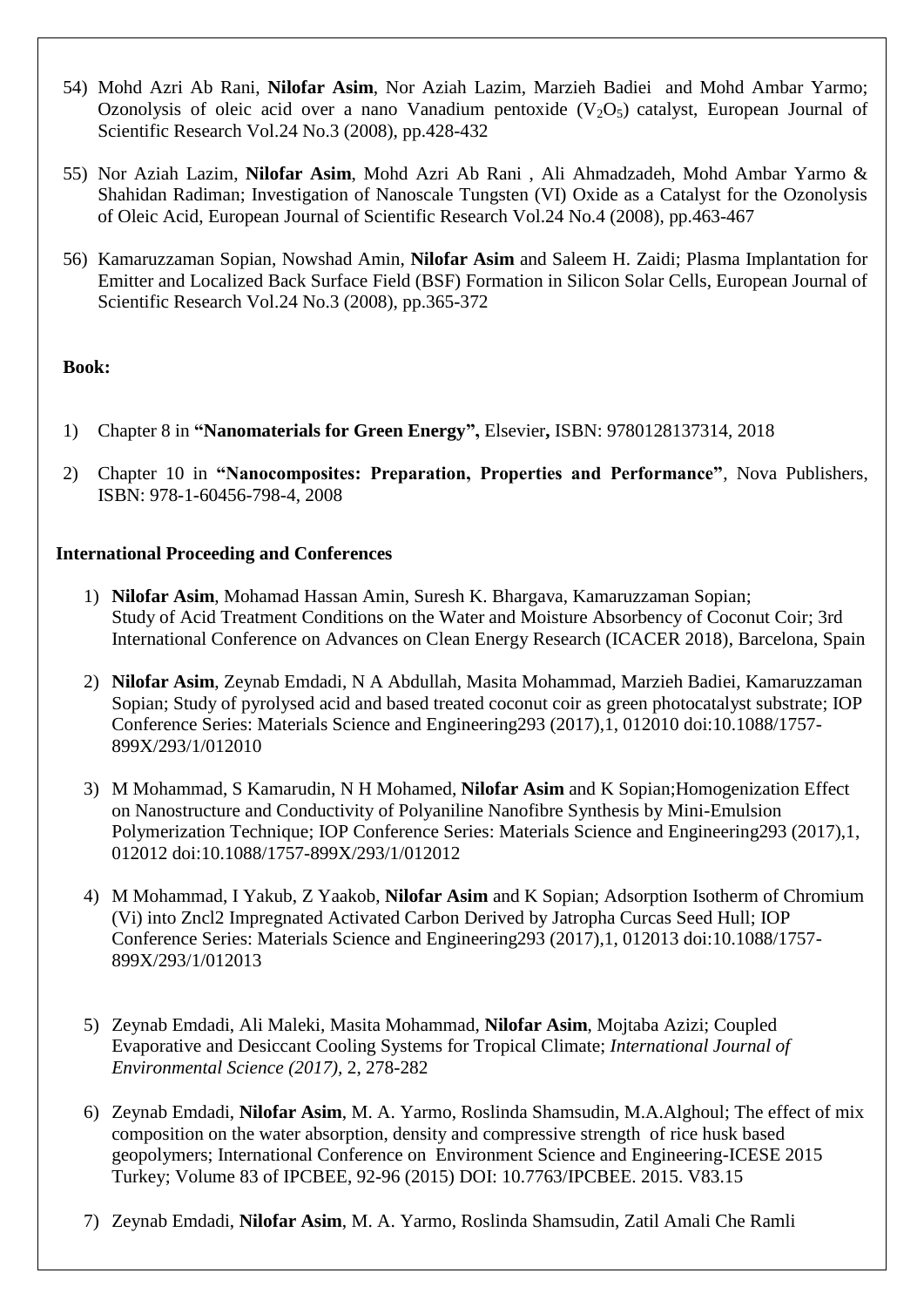K. Sopian; Investigation of Possibility using of rice husk as desiccant materials; Computer Applications in Environmental Sciences and Renewable Energy; p:217-220; ISBN: 978-960-474- 370-4

- 8) Zeynab Emdadi, **Nilofar Asim**, M. Ambar Yarmo, and K. Sopian; Effect of Chemical Treatments on Rice Husk (RH) Water Absorption Property, International Journal of Chemical Engineering and Applications, Vol. 6, No. 4, August 2015; nd International Conference on Medical, Environmental and Bio-technology (ICMEB 2014) , Auckland, New Zealand, 12-13 November, 2014 **(Best papers)**
- 9) Zatil Amali Che Ramli, **Nilofar Asim**, Zeynab Emdadi,Wan N. R. W. Isahak, M. Ambar Yarmo; Preparation, Synthesis and Characterization of WO3 /AC from WO3 /Polyaniline (PANi) for Photocatalytic application under UV and Visible irradiation; International Journal of Materials Science and Engineering 2(1), 23-26. ( $2<sup>nd</sup>$  International conference on Nano and Materials Engineering ( ICNME 2014))
- 10) Zeynab Emdadi, **Nilofar Asim**, M. A. Yarmo, Roslinda Shamsudin; Investigation of More Environmental Friendly Materials for Passive Cooling Application Based on Geopolymer; APCBEE Procedia 10 ( 2014 ) 69 – 73; 2014 5th International Conference on Environmental Science and Development-ICESD 2014
- 11) **Nilofar Asim**, M F Syuhami, Marzieh Badiei , M Ambar; WO3 Modification by Synthesis of Nanocomposites; APCBEE Procedia ,The 2013 5th International Conference on Chemical, Biological and Environmental Engineering (ICBEE 2013)
- 12) Marzieh Badiei , **Nilofar Asim**, Jamilah M Jahim, Kamaruzzaman Sopian; Comparison of Chemical Pretreatment Methods for Cellulosic Biomass; APCBEE Procedia 9 ( 2014 ) 170 – 174,The 2013 5th International Conference on Chemical, Biological and Environmental Engineering (ICBEE 2013)
- 13) Zatil Amali Che Ramli, Wan Nor Roslam Wan Ishak, Mohd Ambar Yarmo and **Nilofar Asim**; Investigation of Photocatalytic Activity of TiO2-PANi Nanocomposites; Applied Mechanics and Materials Vol 699, p. 53-58(ISSN:1660-9336), by Trans Tech Publications Inc.; The 3rd International Conference and Exhibition on Sustainable Energy and Advanced Materials (ICE-SEAM 2013)
- 14) Nurul Aida Mohamed, M.A. Alghoul, Assim,Fadhil, P. Poovanaesvaran, Mays Abdulrazzaq, **Nilofar Asim**, K. Sopian, Simulation of Optimal Input/Output Expectations under 3kW Load of Single Stage BWRO Unit at Different Feed TDS, 7th International Conference on Renewable Energy Sources (RES '13) Kuala Lumpur, Malaysia April 2-4, 2013, Computational Methods in Science and Engineering, WSEAS Press, ISBN: 978-1-61804-174-6
- 15) Fadhil Yousif, M. A. Alghoul, E. Alfegi, **Nilofar Asim**, K. Sopian, Design of PV-"Single Phase Grid" Electric Vehicle Charging System, 7th International Conference on Renewable Energy Sources (RES '13) Kuala Lumpur, Malaysia April 2-4, 2013, Computational Methods in Science and Engineering, WSEAS Press, ISBN: 978-1-61804-174-6
- 16) Fadhil Yousif, M. A. Alghoul, E. Alfegi, **Nilofar Asim**, K. Sopian, Simulation of Hybrid PV-"3 Phase Grid" Electric Vehicle Charging System, 7th International Conference on Renewable Energy Sources (RES '13) Kuala Lumpur, Malaysia April 2-4, 2013, Computational Methods in Science and Engineering, WSEAS Press, ISBN: 978-1-61804-174-6
- 17) N. Ahmad-Ludin, N. Abdul-Karim, M. A. Mat-Teridi, M. A. Ibrahim, S. Sepeai, K. Sopian, M. Y. Sulaiman, **Nilofar Asim**, Absorption Spectrum of N719 and SQ1 Dye on TiO2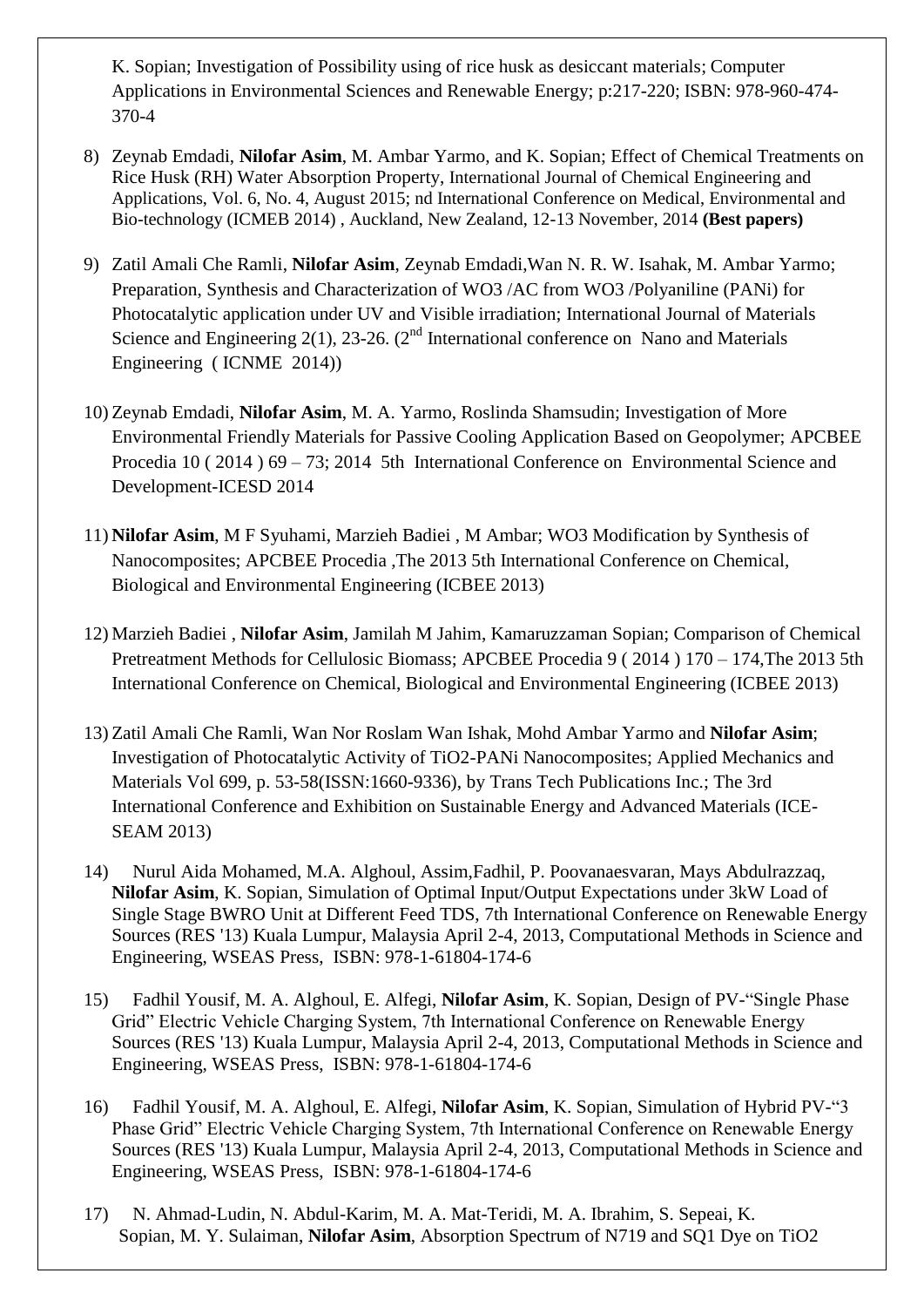Surface of Dye-Sensitized Solar Cell, 7th International Conference on Renewable Energy Sources (RES '13) Kuala Lumpur, Malaysia April 2-4, 2013, Latest Trends in Renewable Energy and Environmental Informatics, page: 255-258,WSEAS Press, ISBN: 978-1-61804-175-3

- 18) Marzieh Badiei, **Nilofar Asim**, Mohd Ambar Yarmo, Jamaliah Md Jahim, Kamaruzzaman Sopian; Overview of Carbon Dioxide Separation Technology; Proceedings of the IASTED International Conference Power and Energy Systems and Applications (PESA 2012) November 12 - 14, 2012 Las Vegas, USA
- 19) **Nilofar Asim**, Marzieh Badeiei, K. B. Ghoreishi, N. A. Ludin, M. Reza Faraji Zonooz, K. Sopian, New Developments in photocatalysts modification: case study of  $WO_3$ , Istanbul, Turkey August 21-23, 2012, Advances in Fluid Mechanics and Heat & Mass Transfer, WSEAS Press, ISBN: 978-1- 61804-114-2
- 20) Omidreza Saadatian, M.Y. Sulaiman, E. Salleh, LC. Haw, **Nilofar Asim**, K. Sopian, Energy Perspective of Roof Gardens, Tomas Bata University in Zlin, Czech Republic, September 20-22, 2012 Advances in Environment, Biotechnology and Biomedicine, WSEAS Press , ISBN: 978-1- 61804-122-7
- 21) Omidreza Saadatian, K Sopian, B R Elhab, MH Ruslan, **Nilofar Asim**, Optimal Solar Panels' Tilt Angles and Orientations in Kuala Lumpur, Malaysia, Tomas Bata University in Zlin, Czech Republic, September 20-22, 2012 Advances in Environment, Biotechnology and Biomedicine, WSEAS Press , ISBN: 978-1-61804-122-7
- 22) Alshrif Mustafa, M. A. Alghoul, **Nilofar Asim**, Kh. Glaisa, Kh. Abulqasem, M. N. Mohammed, A. Zaharim, K. Sopian, Potential of Renewable System Powering a Mosque in Libya, Saint Malo & Mont Saint-Michel, France, April 2-4, 2012 p:139-144 , Models and Methods in Applied Sciences, WSEAS Press , ISBN: 978-1-61804-082-4
- 23) B Bakhtyar, A Zaharim, **N Asim**, K Sopian, CH Lim, Renewable energy in Malaysia : review on energy policies and economic growth, Recent Advances in Energy, Environment and Economic Development : Proceedings of the 3rd International Conference on Development, Energy, Environment, Economics (DEEE `12) Paris, France December 2-4, 2012 p: 146-153, WSEAS Press, ISBN: 9781618041395
- 24) **Nilofar Asim**, A. Zaharim and Kamruzzaman Sopian, The Requirements and Challenges in Energy Policy Formulation for Selected OIC Countries, Corfu Island, Greece July, 2011,p: 134-138, Recent Researches in Geology, Energy, Environment and Biomedicine, WSEAS Press, ISBN: 978- 1-61804-022-0
- 25) **Nilofar Asim**,Kamruzzaman Sopian ; The requirements and challenges of nanomaterials in solar cells ; First Conf. of Iranian Student in Malaysia 2011
- 26) **Nilofar Asim**,Kamruzzaman Sopian; Perspective of Nanomaterials in Solar Cells; presented at the 2<sup>nd</sup> ISESCO International workshop and Conference on Nanotechnology, Nanotechnology in Energy, Materials and Health, 25-27 January 2010, Bangi, Selangor, Malaysia
- 27) Fariborz Jahanshah, Nowshad Amin, **Nilofar Asim**, Saleem H. Zaidi and Kamaruzzaman Sopian; Implantation Impact on Silicon Solar Cells with Two-dimensional Texturing; presented at 2008 Regional Student Conference on Research and Development (SCOReD 2008), 26-27 Nov, UTM Skudai, Malaysia
- 28) **N. Asim**, S. Radiman and M.A.bin Yarmo; Synthesis of Core-Shell polyaniline/ $V_2O_5$ nanocomposite via microemulsion method; Presented in the International Conference on Advancement of Materials and Nanotechnology (ICAMN- 2007)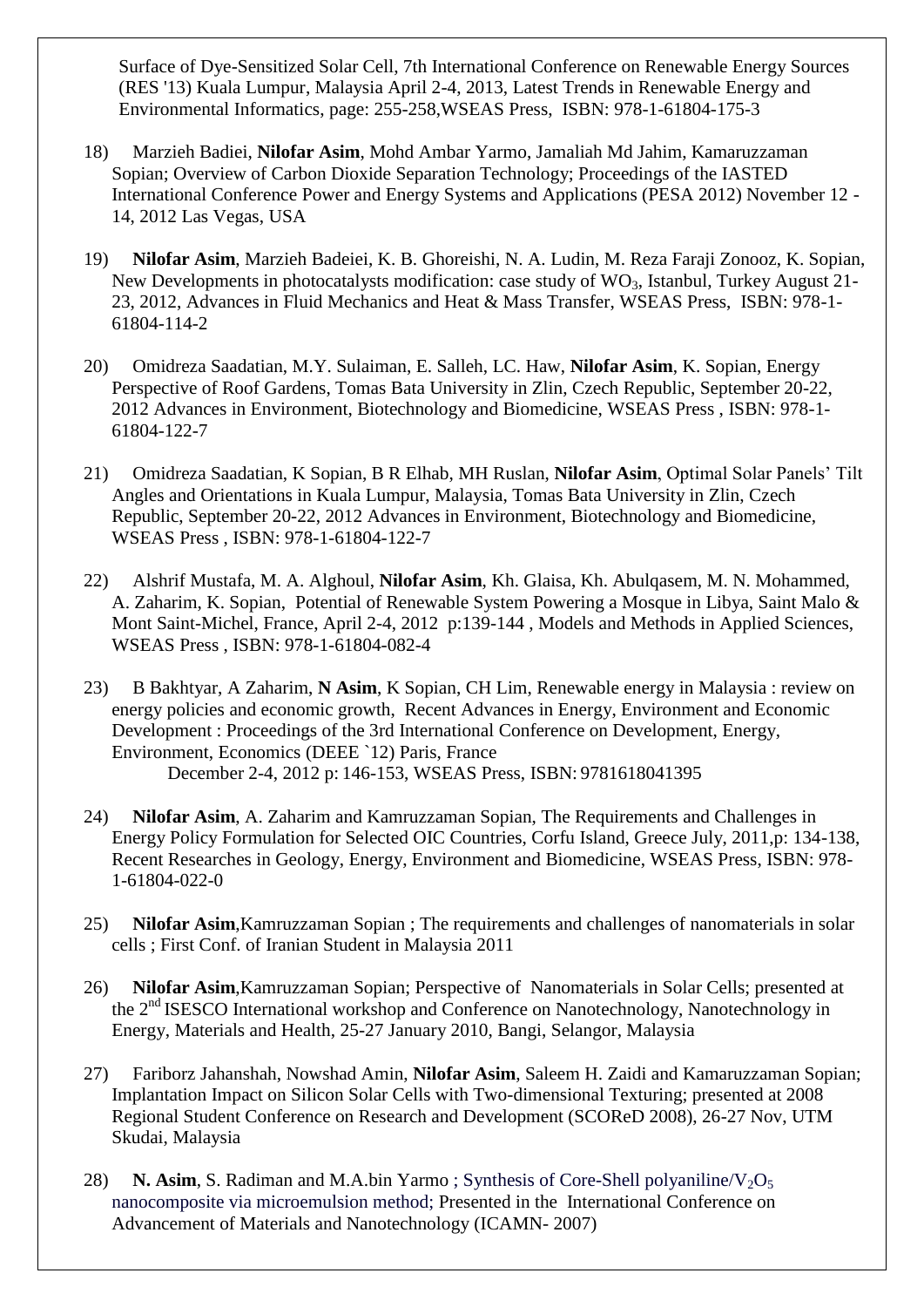- 29) **Nilofar Asim**, S. Radiman and M.A.bin Yarmo; Investigation of nanoparticles and nanorods  $V<sub>2</sub>O<sub>5</sub>$  synthesized via CTAB microemulsion; Presented in the International Conference on X-ray and Related Techniques in Research and Industry (ICXRI- 2006)
- 30) **Nilofar Asim**, S.Radiman and M.A.bin Yarmo; Characterization of WO<sub>3</sub> nanoparticles synthesized via surfactant mediated methods; Presented in the International Conference on X-ray and Related Techniques in Research and Industry (ICXRI- 2006)
- 31) **Nilofar Asim**, S.Radiman and M.A.bin Yarmo; Synthesis of  $WO_3$  and  $V_2O_5$  Nanoparticles using Surfactant –Mediated Methods; Presented in The 6<sup>th</sup> Postgraduate Colloquium of Faculty of Science and Technology (UKM), Jul 2006
- 32) **Nilofar Asim**, Nasser Sharifi Sanjani ;The effect of Talk as a filler on the physical- mechanical properties of Polypropylene and its blends; Presented in the  $13<sup>th</sup>$  Chemistry and Chemical Engineering Congress of Iran, Feb 1999

### **Academic Experience – List of students**

### **List of PhD:**

- 1. Zeynab Emdadi Barkadehi; Doctor of Philosophy (Renewable Energy); 2017
- 2. Mohammad Istiaque Hossain; Doctor of Philosophy (Electrical, Electronic and Systems Engineering); 2016
- 3. Mohammad Shakeri; Doctor of Philosophy (Electrical, Electronic and Systems Engineering); 2018
- 4. Mohammad Shah Jamal; Doctor of Philosophy (Renewable Energy); in progress
- 5. Rafiza Abdul Rahman; Doctor of Philosophy (Renewable Energy); in progress
- 6. Nur Athirah Binti Abdullah; Doctor of Philosophy (Renewable Energy); in progress
- 7. Ghaith Yahya Ahmed; Doctor of Philosophy (Renewable Energy); in progress
- 8. Ewe Win Eng; Doctor of Philosophy (Renewable Energy); in progress

### **Postgraduate (MSc):**

- 1. Zatil Amali Binti Che Ramli; Master of Science (Renewable Energy); 2015
- 2. Muhamad Irsyamuddin Bin Mohd Zin, Master of Science (Renewable Energy);2018
- 3. Fahia Tarannum Munna; Master of Science (Renewable Energy); in progress
- 4. Nurul Shahirah Binti Rukman; Master of Science (Renewable Energy); in progress

### **REFERENCES**

◆ Prof. Dato. Dr. Kamruzzaman Sopian Director of Solar Energy Research Institute (SERI) National University of Malaysia (UKM) 43600 Bangi, Selangor Darul Ehsan, Malaysia Tel.: +60-3-89118023 fax: +60-3-89118574 Email: ksopian@ukm.edu.my

 $\bullet$  Dist. Professor Suresh Bhargava Deputy PVC International SHE Department of Science, Engineering and Health Office RMIT University, Melbourne, VIC 3000 Australia Tel.: +61 3 9925 3365